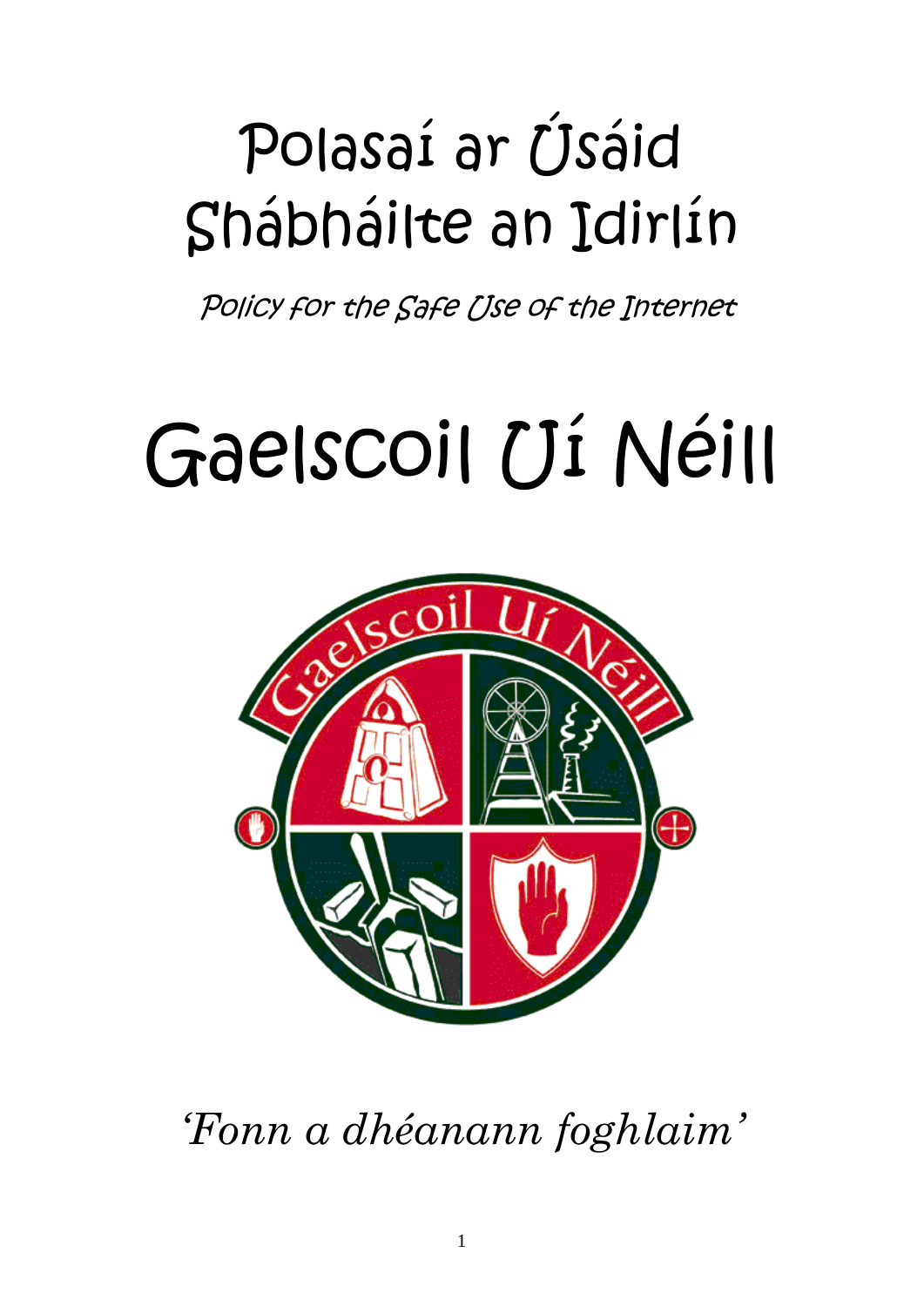# **POLICY FOR THE ACCEPTABLE USE OF THE INTERNET GAELSCOIL UÍ NÉILL**

# **1. Staff and Pupils**

- a. When using the Internet, all users must comply with all copyright, libel, fraud, discrimination and obscenity laws, and all school staff (both teachers and support staff) are expected to communicate in a professional manner consistent with the rules of behaviour governing employees in the education sector.
- b. Pupils are responsible for good behaviour on the C2K system. While the use of information and communication technologies is a required aspect of the statutory NI Curriculum, access to the Internet and educational networks remains a privilege and not a right. It is given to pupils who act in a considerate and responsible manner, and should be withdrawn if they fail to maintain acceptable standards of use.
- c. Staff should ensure that pupils know and understand that no Internet user is permitted to:
	- retrieve, send, copy or display offensive images or pictures;
	- use obscene or racist language;
	- harass, insult or attack others;
	- damage computers, computer systems or computer networks;
	- violate copyright laws:
	- use another user's password;
	- trespass in another user's folders, work or files;
	- intentionally waste resources (such as on-line time and consumables);
	- use the network for unapproved commercial purposes.
- d. Use of the C2K system, or any such service provided by DENI, must be in support of the aims and objectives of the NI Curriculum.

# **2. Location and Supervision**

- a. It is an absolute requirement that the school ensures that access to the Internet provided to staff and pupils through any Internet Service Provider is a filtered service. All users should be aware that the school and C2K can and does track and record the sites visited, the searches made on the Internet and e-mails sent and received by individual users.
- b. Internet access for pupils is only available on computers that are in highly used areas of the school, i.e. classrooms. Machines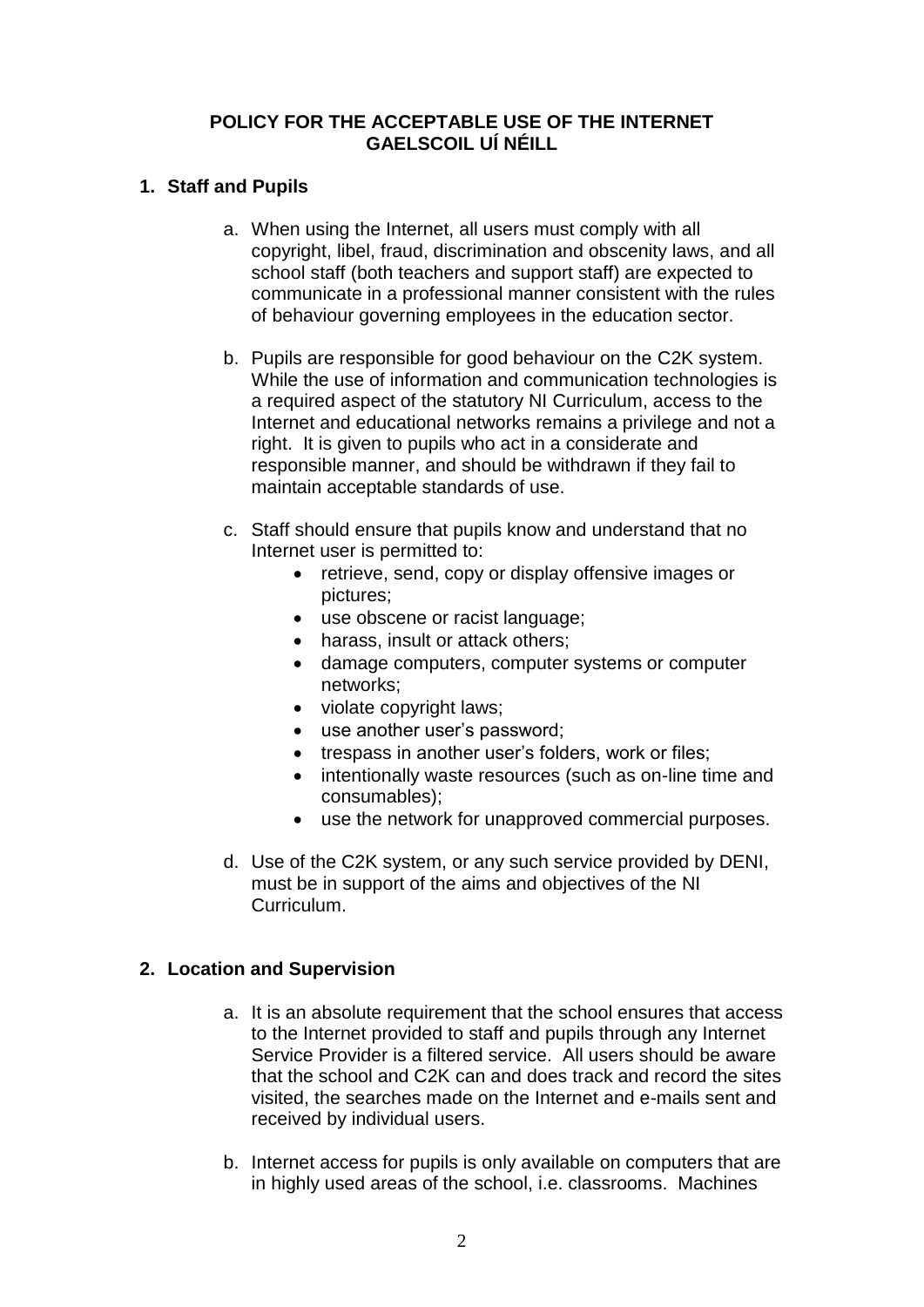that are connected to the Internet are in full view of people circulating in the areas.

- c. While using the Internet at school, pupils are supervised at all times.
- d. The school ensures that all pupils understand how to use the Internet appropriately and why the rule exists.
- e. Network administrators may review files and communications to maintain system integrity and to ensure that users are using the system responsibly.

# **3. C2K**

- a. C2K provides an effective filtering system, as a result of which the following categories of websites are not, by default, available to schools:
	- **adult**: content containing sexually explicit images, video or text, the depiction of actual or realistic sexual activity;
	- **violence**: content containing graphically violent images, video or text;
	- **hate material**: content which promotes violence or attack on individuals or institutions on the basis of religious, racial or gender grounds;
	- **illegal drug taking an the promotion of illegal drug use**: content relating to the use or promotion of illegal drugs or misuse of prescription drugs;
	- **criminal skill/activity**: content relating to the promotion of criminal and other activities;
	- **gambling**: content relating to the use of online gambling websites or information relating to the promotion of gambling advice.
- b. C2K defines three types of access:
	- **GREEN** accessible to all users in schools;
	- **AMBER** accessible to schools' selected groups of users (can be changed by the C2K School Manager within Post-primary and Special school only);
	- **RED** not accessible to any user.
- c. If at any time school staff or pupils find themselves able to access from within the C2K system internet sites which they think should be blocked, they should advise the school Principal (or, in his absence, his immediate deputy). The Principal should then report the matter to the **C2K Helpdesk** which will implement agreed procedures for handling such issues.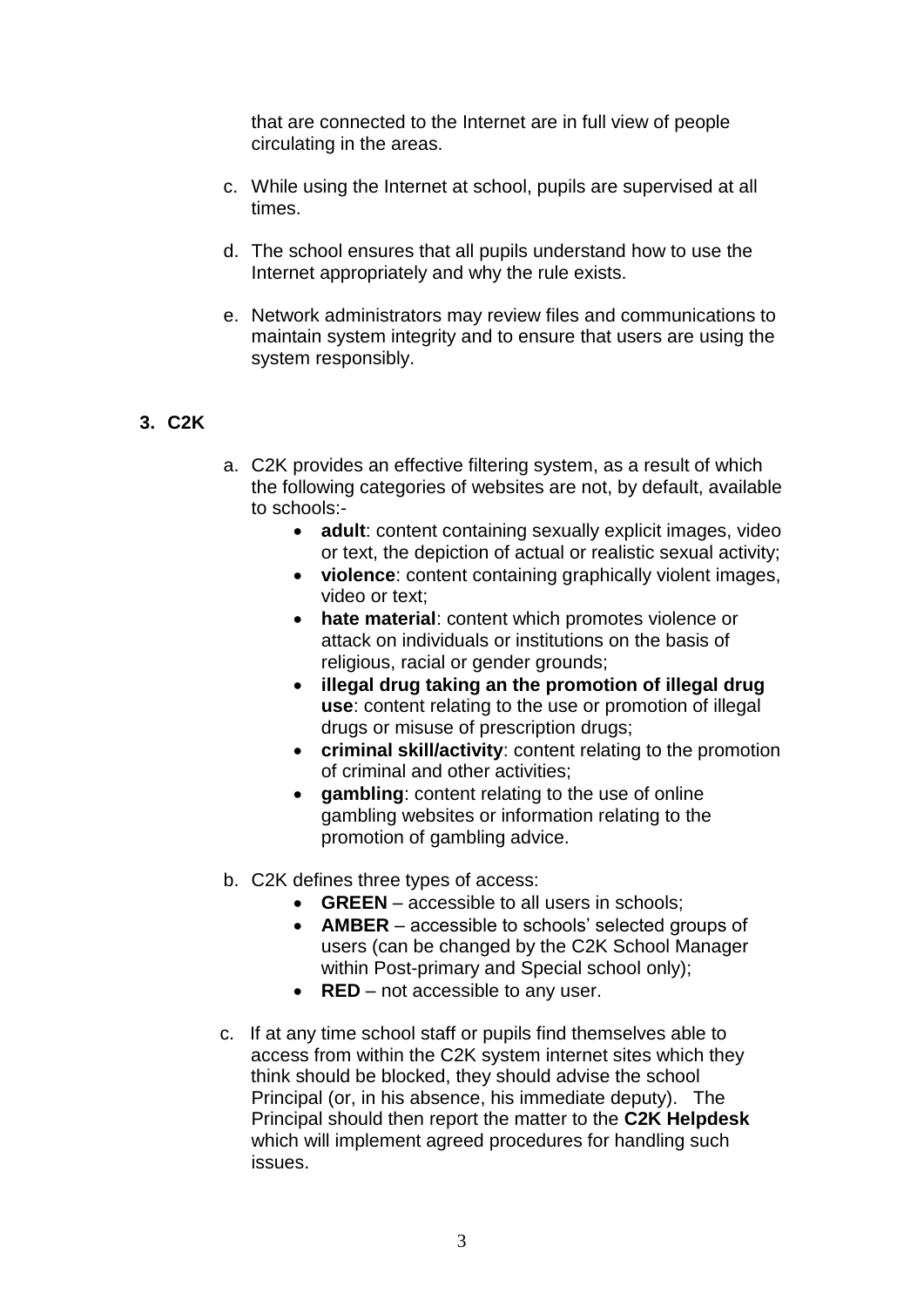# **4. Examples of Acceptable and Unacceptable Use**

- a. On-line activities that are encouraged include, for example:
	- the use of e-mail and computer conferencing for communication between colleagues, between pupils and teachers and between pupils and pupils;
	- use of the Internet to investigate and research school subjects and cross-curricular themes and topics;
	- the development of pupils' competence in ICT skills and their general research skills.
- b. On-line activities that are not permitted include, for example:
	- searching, viewing and / or retrieving materials that are not related to the aims of the curriculum and future careers;
	- copying, saving and / or redistributing copyright protected material, without approval;
	- social networking it is recommended that children under the age of 13 do not use social networking sites
	- subscribing to any services or ordering any goods or services, unless specifically approved by the school;
	- playing non-educational computer games or using other interactive 'chat' sites;
	- using the network in such a way that use of the network by others is disrupted;
	- publishing, sharing or distributing personal information about a user.

# **5. Advice for Parents**

- a. The school ensures that all resources and materials downloaded by teachers and pupils are suitable for use in the classroom. The school will make its own judgement on when to inform parents that access to a website has been blocked, or that the school itself does not feel that an accessible resource is suitable for its pupils.
- b. While in school, teachers will guide pupils toward appropriate material on the Internet. Outside school, parents or guardians bear the same responsibility for such guidance as they would normally exercise with information sources such as television, telephones, films, radio and other media.
- c. Appropriate home use of Internet by children can be educationally beneficial, and can make a useful contribution to home and school work. It should, however, be supervised, and parents should be aware that they are responsible for their children's use of the Internet at home.